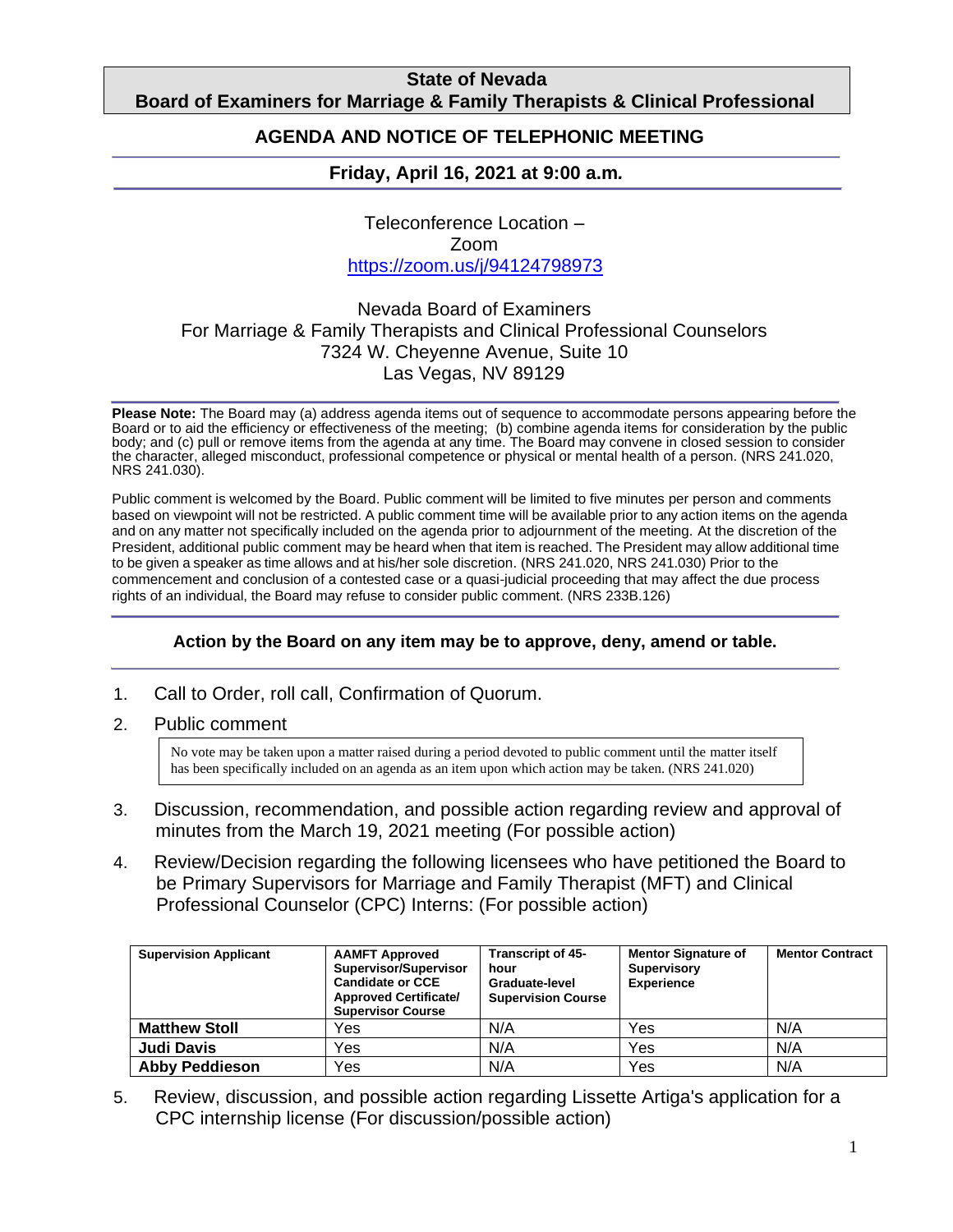- 6. Review, discussion, and possible action regarding Latosha Campbell's application for an MFT internship license (For discussion/possible action)
- 7. Review, discussion, and possible action regarding posting board meeting exhibits to the website (For discussion/possible action)
- 8. Steve Nicholas petitions the board to discuss the results of the executive director's review (For discussion/possible action)
- 9. Lynne Smith petitions the board to discuss providing full-time staff with a **.**25% raise effective 7/1/2021 to cover the 7/1/2021 increase in PERS contributions (For discussion/possible action)
- 10. Lynne Smith petitions the board to review and approve the February financial statements (For discussion/possible action)
- 11. Review, discussion of required board member positions for the upcoming fiscal year (For discussion)
- 12. Board Member Erik Schoen petitions the board to consider thoughts he would like to share as he approaches the close of 12 years of service to the Board of Examiners. (For discussion)
- 13. Report from President (Advisement)
- 14. Report from Treasurer (Advisement)
- 15. Report from Executive Director (Advisement)
- 16. Report from Senior Deputy Attorney General Henna Rasul (Advisement)
- 17. Discussion regarding future agenda items and possible future meeting dates:
	- Friday, June 21<sup>st</sup> & June 22<sup>nd</sup> @ 9:00 AM (Hearing)
	- Friday, July 16<sup>th</sup> @ 9:00 AM (Public Meeting)
- 18. Public comment.

No vote may be taken upon a matter raised during a period devoted to public comment until the matter itself has been specifically included on an agenda as an item upon which action may be taken. (NRS 241.020)

- 19. Board member comments
- 20. Adjournment (For possible action)

Anyone desiring additional information including meeting materials may contact Dr. Lynne Smith at 702-486-7388. Meeting materials are also available for download from the Board website at http://marriage.nv.gov or can be requested at the following location: 7324 W. Cheyenne Avenue, Suite #10, Las Vegas, NV 89129.

The Board is pleased to make reasonable accommodations for members of the public who are disabled and wish to attend the meeting. If special arrangements for the meeting are necessary, please notify the Board office at 702-486-7388; or fax 702-486-7258 no later than 48 hours prior to the meeting. Requests for special arrangements made after this time frame cannot be guaranteed.

This agenda has been sent to all members of the Board and other interested persons who have requested an agenda from the Board. Persons who wish to continue to receive an agenda and notice of meetings must request so in writing on an annual basis.